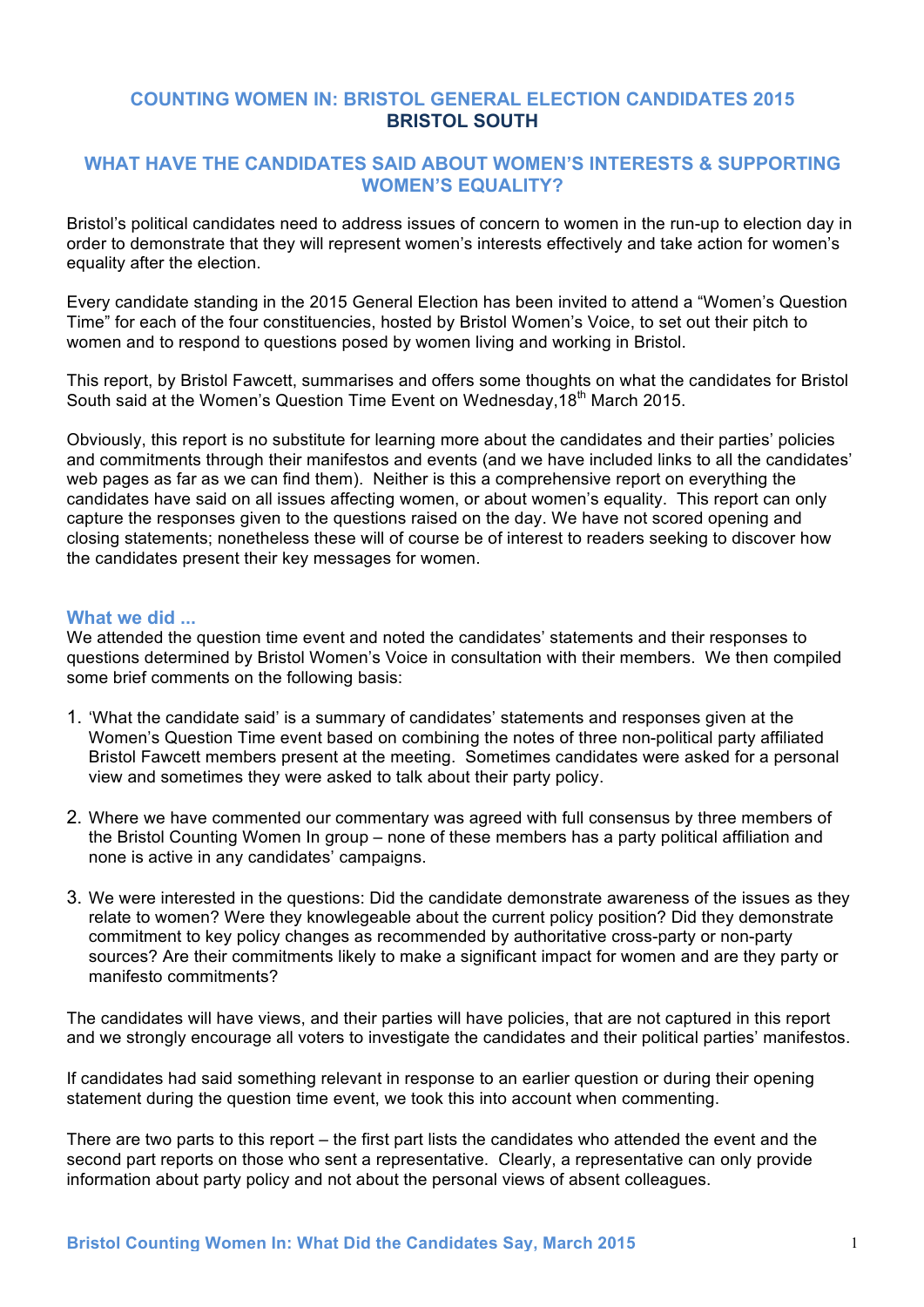## **General Notes:**

Given the timing of the hustings, no candidate was able to speak to their party manifestos, so their capacity to give commitments on any issue was limited.

# **Part one – those who attended in person**

| <b>Candidate:</b>                                                                                                                                                                                                             | <b>Karin Smyth</b>                                                                                                                                                                                                                                                                                                                                                                                                                                                                                                                                                                                                                                                                                                                                                                                                                                                                      |                                                                                                                 |
|-------------------------------------------------------------------------------------------------------------------------------------------------------------------------------------------------------------------------------|-----------------------------------------------------------------------------------------------------------------------------------------------------------------------------------------------------------------------------------------------------------------------------------------------------------------------------------------------------------------------------------------------------------------------------------------------------------------------------------------------------------------------------------------------------------------------------------------------------------------------------------------------------------------------------------------------------------------------------------------------------------------------------------------------------------------------------------------------------------------------------------------|-----------------------------------------------------------------------------------------------------------------|
| Party:                                                                                                                                                                                                                        | Labour                                                                                                                                                                                                                                                                                                                                                                                                                                                                                                                                                                                                                                                                                                                                                                                                                                                                                  |                                                                                                                 |
|                                                                                                                                                                                                                               | What the candidate said                                                                                                                                                                                                                                                                                                                                                                                                                                                                                                                                                                                                                                                                                                                                                                                                                                                                 | Our comments                                                                                                    |
| <b>Opening Statement</b>                                                                                                                                                                                                      | First encountered discrimination at age 8 or 9<br>when I was religious and wanted to serve at the<br>altar at church but this was not allowed as I<br>was a girl – told could help with flowers or do<br>cleaning instead. As a teenager I saw women<br>in upaid and low paid work, trapped in a way of<br>life with no way out and abusive relationships.<br>Was determined to go to university & met<br>people who told me politics changes things and<br>equality and social justice are at heart of<br>Labour which introduced Equal Pay Act,<br>Equalities Act, increased childcare support,<br>introduced Sure Start Centres. We will protect<br>these / increase childcare support. Labour<br>introduced minimum wage and will increase it -<br>low pay is scourge of women's lives. Pay,<br>affordable homes, NHS are priorities for me,<br>the constituency, the Labour Party. | Policy commitment                                                                                               |
| Q: Transport<br>What does the<br>candidate think<br>about the safety<br>issues associated<br>with the reduction of<br>pavement space in<br>the latest Metrobus<br>plans?                                                      | In favour of Metrobus. We all have to feel safe<br>on transport to feel safe using it. Noted<br>importance of proper consultation. Labour will<br>give Bristol Manchester-style transport control.                                                                                                                                                                                                                                                                                                                                                                                                                                                                                                                                                                                                                                                                                      | Policy commitment<br>Women's perspective not<br>mentioned.                                                      |
| Q: Health<br>What would the<br>candidate do to<br>make it easier to get<br>GP appointments in<br>the light of possible<br>local surgery<br>closures; what are<br>the healthcare needs<br>of women in South<br><b>Bristol?</b> | Works for the Health Service. Blamed removal<br>of Labour targets for GP appointment<br>problems. Respiratory disease & cancer are a<br>legacy of South Bristol industries. Hidden<br>cancer – ovarian cancer – also major issue for<br>women in area. She said Labour plans for NHS<br>are costed but didn't elaborate.                                                                                                                                                                                                                                                                                                                                                                                                                                                                                                                                                                | Good understanding of older<br>women's health issues in<br>the area, but referenced no<br>plans to tackle them. |
| Q: Economy                                                                                                                                                                                                                    | Candidate had come straight from work and<br>hadn't had a chance to study the budget.                                                                                                                                                                                                                                                                                                                                                                                                                                                                                                                                                                                                                                                                                                                                                                                                   | Policy commitment                                                                                               |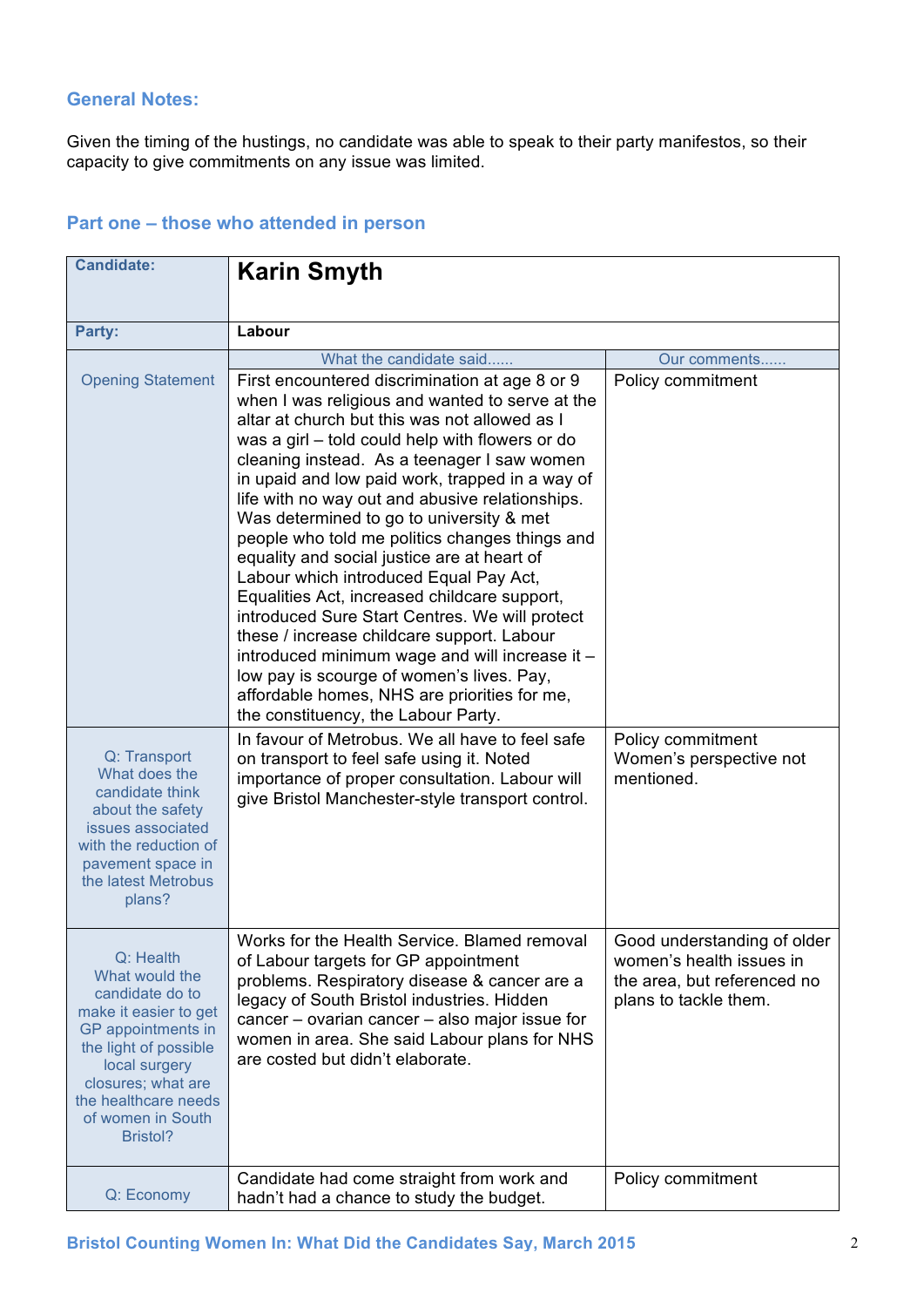| What does the<br>candidate think will<br>be the impact of<br>today's (18 March)<br>budget on women<br>and child poverty?                                                                              | Child poverty a shocking waste of human<br>potential generally consigning children to a<br>lifetime of poverty. Labour in government lifted<br>a million children out of poverty and since 2010<br>under this government a million children have<br>gone into poverty.<br>Labour have a commitment to a living wage,<br>rather than a minimum wage. Childcare and<br>care for older people essential to allow people<br>into work.                                                       |                                                                                                                                                                                                                                                                                                                                                                                                |
|-------------------------------------------------------------------------------------------------------------------------------------------------------------------------------------------------------|------------------------------------------------------------------------------------------------------------------------------------------------------------------------------------------------------------------------------------------------------------------------------------------------------------------------------------------------------------------------------------------------------------------------------------------------------------------------------------------|------------------------------------------------------------------------------------------------------------------------------------------------------------------------------------------------------------------------------------------------------------------------------------------------------------------------------------------------------------------------------------------------|
| Q: Audience<br>What would the<br>candidate do to<br>reduce the sexual<br>harassment faced by<br>young women on<br>buses and at<br>school?                                                             | Candidate acknowledged that this is a major<br>issue and is about the abuse of power. Credit<br>to Jo Swinson in government. What do we want<br>our young boys and men to think about women<br>in society? Shocked that this has become such<br>a massive issue and it is up there as major<br>issue for Labour. Bills in first Labour parliament<br>would include violence against women and girls<br>commissioner and bill. Targets for police<br>should be on violence against women. | Policy commitment                                                                                                                                                                                                                                                                                                                                                                              |
| Q: Audience<br>How would the<br>candidate change<br>the House of<br>Commons to make it<br>more women-friendly<br>e.g. late night<br>sittings and absence<br>of childcare?                             | Candidate supports all-women shortlists. They<br>are the only way progress is made. Childcare<br>and hours are important but also confidence<br>and the way we are treated in the media.                                                                                                                                                                                                                                                                                                 | This is a Labour party<br>policy.                                                                                                                                                                                                                                                                                                                                                              |
| Q: Audience<br>What does the<br>candidate think is<br>the role of education<br>in boys and girls to<br>changing attitudes?<br>Young women aren't<br>fighting back like<br>they were in the<br>70s/80s | Women are active and are running things in<br>South Bristol like the Health Park and<br>community centres but not in public spaces<br>being seen to lead. There is a lack of<br>confidence which can be debilitating. It's<br>important to train women in confidence,<br>encourage women into public spaces & taking<br>leadership roles.                                                                                                                                                |                                                                                                                                                                                                                                                                                                                                                                                                |
| Q: Audience<br>What does the<br>candidate think<br>should be the drugs<br>policy for South<br><b>Bristol?</b>                                                                                         | Can be a severe public health problem. We used to<br>have community-led projects but now we have<br>commissioning system meaning local knowledge is<br>lost and people are struggling to support people.                                                                                                                                                                                                                                                                                 | After the drugs question had<br>been answered by everyone<br>on the panel, a member of<br>the audience involved in<br>drugs/alcohol/addiction<br>treatment informed the room<br>that alcohol is the most<br>widespread drugs/addiction<br>concern in Bristol South.<br>The candidate chased this<br>up, wanting to ensure local<br>needs were being<br>incorporated into her<br>plans/campaign |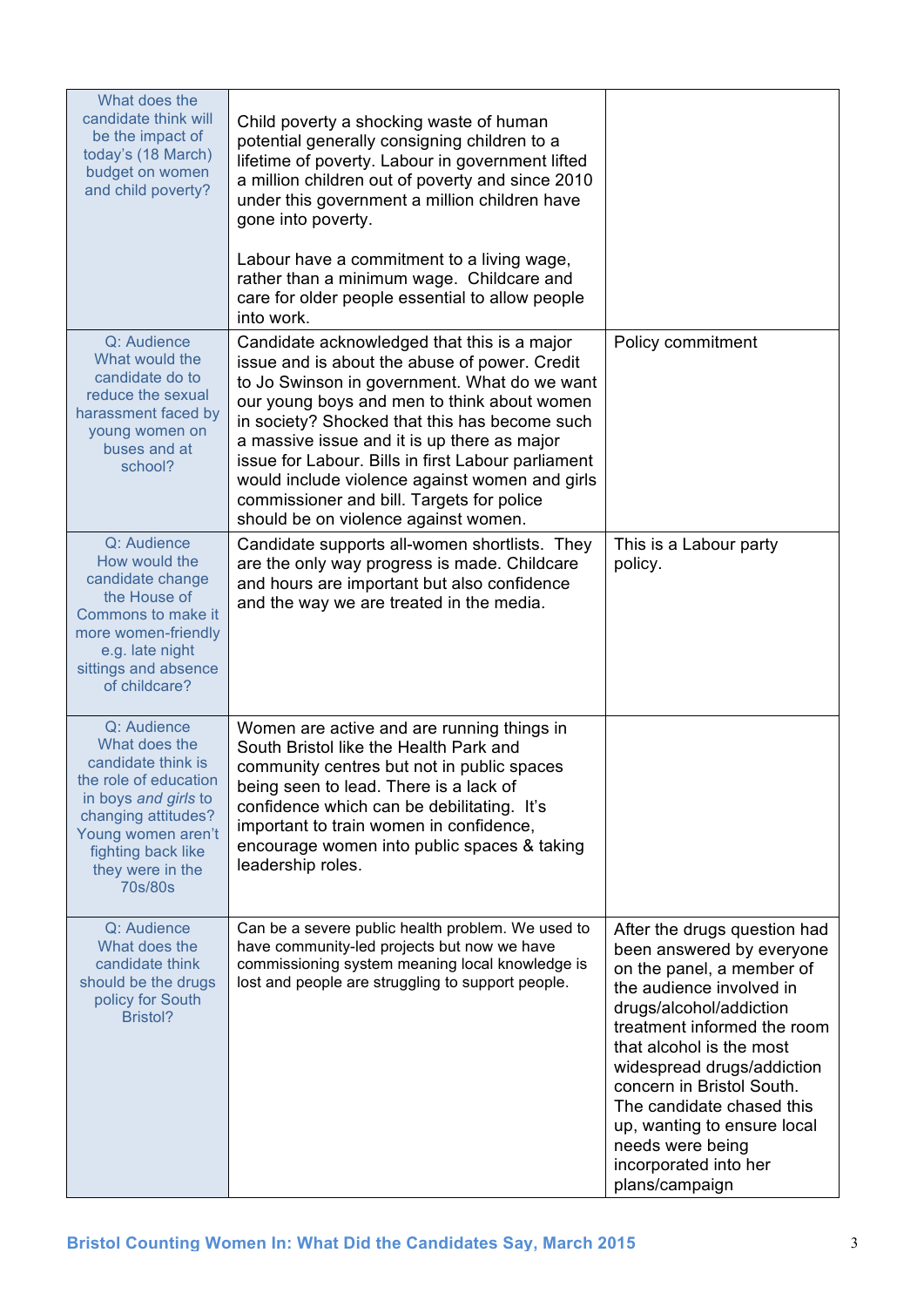| <b>Final comments</b> | Key issue we haven't talked about is social care a<br>very important issue for women. Also housing is a<br>priority for me in the election. Honoured & proud to<br>be chosen to follow Dawn Primarolo. South Bristol |  |
|-----------------------|----------------------------------------------------------------------------------------------------------------------------------------------------------------------------------------------------------------------|--|
|                       | needs a high wage economy.                                                                                                                                                                                           |  |

| <b>Candidate:</b>                                                                                                                                                                                                             | <b>Mark Wright</b>                                                                                                                                                                                                                                                                                                                                                                                                                                                                                                                                                                                                                                                                                                                                                                                          |                                                                                                                                                                                                                    |
|-------------------------------------------------------------------------------------------------------------------------------------------------------------------------------------------------------------------------------|-------------------------------------------------------------------------------------------------------------------------------------------------------------------------------------------------------------------------------------------------------------------------------------------------------------------------------------------------------------------------------------------------------------------------------------------------------------------------------------------------------------------------------------------------------------------------------------------------------------------------------------------------------------------------------------------------------------------------------------------------------------------------------------------------------------|--------------------------------------------------------------------------------------------------------------------------------------------------------------------------------------------------------------------|
| Party:                                                                                                                                                                                                                        | <b>Liberal Democrats</b>                                                                                                                                                                                                                                                                                                                                                                                                                                                                                                                                                                                                                                                                                                                                                                                    |                                                                                                                                                                                                                    |
|                                                                                                                                                                                                                               | What the candidate said                                                                                                                                                                                                                                                                                                                                                                                                                                                                                                                                                                                                                                                                                                                                                                                     | Our comments                                                                                                                                                                                                       |
| <b>Opening Statement</b>                                                                                                                                                                                                      | Grew up locally in Hartcliffe, have been a<br>councillor for 10 years. Brought up by a single<br>mother, we lived on benefits, have a keen<br>understanding of issues facing single mothers<br>and the deprived. Lynn Featherstone & Jo<br>Swinson have been really good Lib Dem<br>equality ministers. We haven't done everything<br>we would have wanted to in coalition but have<br>criminalised controlling behaviour, criminalised<br>revenge porn, did great work on body image<br>and media sexism. In future much more to be<br>done on sharing parental leave, addressing<br>insanely expensive childcare in this country.<br>Need to increase female membership of<br>boards on major companies perhaps via<br>mandatory quotas. More to do on equalised<br>pensions. Women need a sound economy, |                                                                                                                                                                                                                    |
| Q: Transport<br>What does the<br>candidate think about<br>the safety issues<br>associated with the<br>reduction of<br>pavement space in<br>the latest Metrobus<br>plans?                                                      | Candidate noted that no one used the<br>pavement and that lighting and CCTV cameras<br>would address safety concerns for using only<br>covered space. Lighting is a major issue for<br>people feeling safe. Candidate a big fan of<br>Metrobus. We need to take control of the bus<br>routes as in London. Noted importance of<br>proper consultation.                                                                                                                                                                                                                                                                                                                                                                                                                                                      | Candidate referenced the<br>specifics of the loss of<br>pavement location, which no<br>one else did.                                                                                                               |
| Q: Health<br>What would the<br>candidate do to<br>make it easier to get<br>GP appointments in<br>the light of possible<br>local surgery<br>closures; what are<br>the healthcare needs<br>of women in South<br><b>Bristol?</b> | NHS budget has increased every year in<br>real terms - demands are growing<br>because of ageing population and new<br>treatments. Liberal Democrats have a<br>commitment of £8bn in additional NHS<br>funding. In Bristol South average<br>population is deprived & suffers<br>accordingly – poor diet, low life<br>expectancy, disability. Dementia and<br>mental health issues are problems.                                                                                                                                                                                                                                                                                                                                                                                                              | Policy commitment<br>Candidate showed a good<br>understanding of general<br>health issues in the area<br>(e.g. limited access to<br>healthy food) but didn't<br>mention the particular<br>impact of this on women. |
| Q: Economy<br>What does the<br>candidate think will<br>be the impact of<br>today's (18 March)<br>budget on women                                                                                                              | Candidate had come straight from work and<br>hadn't had a chance to study the budget.<br>Noted it would be a safe people-pleasing<br>budget, given its timing. To deal with<br>inequality needs big radical ideas.<br>Bristol South has a lot of deprivation and                                                                                                                                                                                                                                                                                                                                                                                                                                                                                                                                            | Policy commitment                                                                                                                                                                                                  |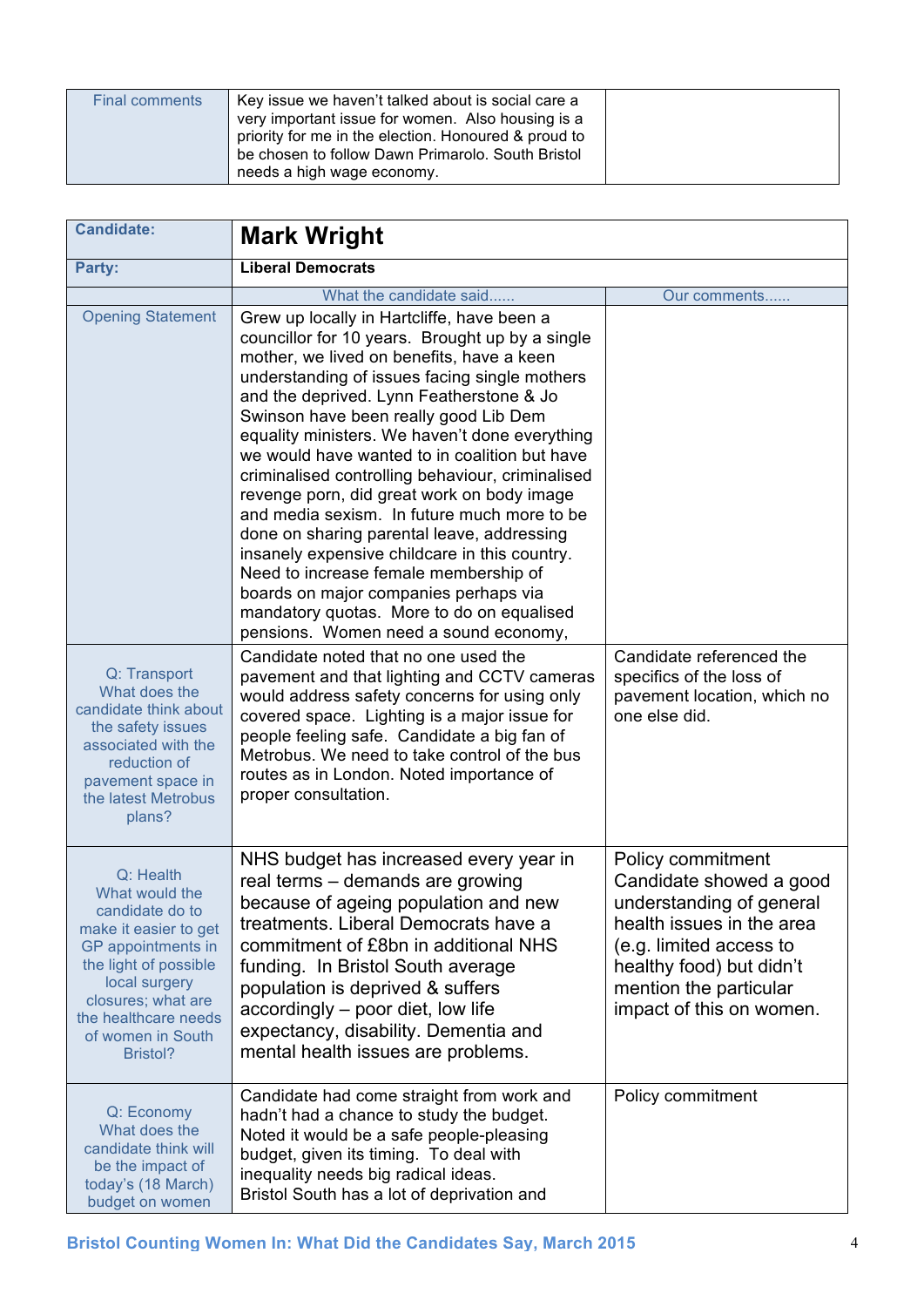| and child poverty?                                                                                                                                                                                    | unemployment.<br>Candidate mentioned the Liberal Democrat<br>commitment to higher wages, boosting tax<br>allowance and reducing childcare costs.                                                                                                                                                                                                                                                                                                                                  |                                                                                                              |
|-------------------------------------------------------------------------------------------------------------------------------------------------------------------------------------------------------|-----------------------------------------------------------------------------------------------------------------------------------------------------------------------------------------------------------------------------------------------------------------------------------------------------------------------------------------------------------------------------------------------------------------------------------------------------------------------------------|--------------------------------------------------------------------------------------------------------------|
| Q: Audience<br>What would the<br>candidate do to<br>reduce the sexual<br>harassment faced by<br>young women on<br>buses and at school?                                                                | Candidate mentioned the importance of FGM -<br>in particular, prosecuting parents - and said<br>that it was disturbing that there's only ever<br>been one prosecution ever and no conviction.<br>We need to be a lot braver on going forward on<br>that despite cultural issues. Child abuse is<br>child abuse. Big fan of PSHE, educating boys<br>in particular about healthy relationships,<br>respect, coercion across all school years. Was<br>a school governor for 6 years. |                                                                                                              |
| Q: Audience<br>How would the<br>candidate change<br>the House of<br>Commons to make it<br>more women-friendly<br>e.g. late night sittings<br>and absence of<br>childcare?                             | Candidate credits Labour Party for changing<br>atmosphere in House of Commons. Supports<br>all-women shortlists. This is not the party line.<br>Lib Dems have been trying hard but have had<br>no effect – time to call it quits and try<br>something different, all women shortlists for the<br>next election.                                                                                                                                                                   | Personal view on All Women<br>Shortlists as favoured by<br><b>Fawcett is not Liberal</b><br>Democract policy |
| Q: Audience<br>What does the<br>candidate think is the<br>role of education in<br>boys and girls to<br>changing attitudes?<br>Young women aren't<br>fighting back like<br>they were in the<br>70s/80s | Candidate was surprised by the statement that<br>young women aren't fighting and didn't believe<br>it to be true. Laments disappearance of<br>challenge culture in society maybe because of<br>fear of retaliatory violence.                                                                                                                                                                                                                                                      |                                                                                                              |
| Q: Audience<br>What does the<br>candidate think<br>should be the drugs<br>policy for South<br><b>Bristol?</b>                                                                                         | Candidate stated that the war on drugs has<br>been a disaster. Drugs should be treated as a<br>health issue, not a legal issue, and noted that it<br>affects women, since they are often the ones<br>who pick up the pieces in the aftermath of<br>abuse. Hoping for changes in drug laws in near<br>future.                                                                                                                                                                      |                                                                                                              |
| <b>Final comments</b>                                                                                                                                                                                 | Want people like Lynn Featherstone and Jo<br>Swinson to be in government again. People<br>like them will make a difference and improve<br>the lives of women.                                                                                                                                                                                                                                                                                                                     |                                                                                                              |

| <b>Candidate:</b>        | <b>Tony Dyer</b>                                                                                                                                                                                  |              |
|--------------------------|---------------------------------------------------------------------------------------------------------------------------------------------------------------------------------------------------|--------------|
| Party:                   | <b>Green Party</b>                                                                                                                                                                                |              |
|                          | What the candidate said                                                                                                                                                                           | Our comments |
| <b>Opening Statement</b> | Born locally, brought up in Hartcliffe. This<br>building was a girl's school which is now gone,<br>but we still have gender divisions across society<br>to the detriment of women. Greens want to |              |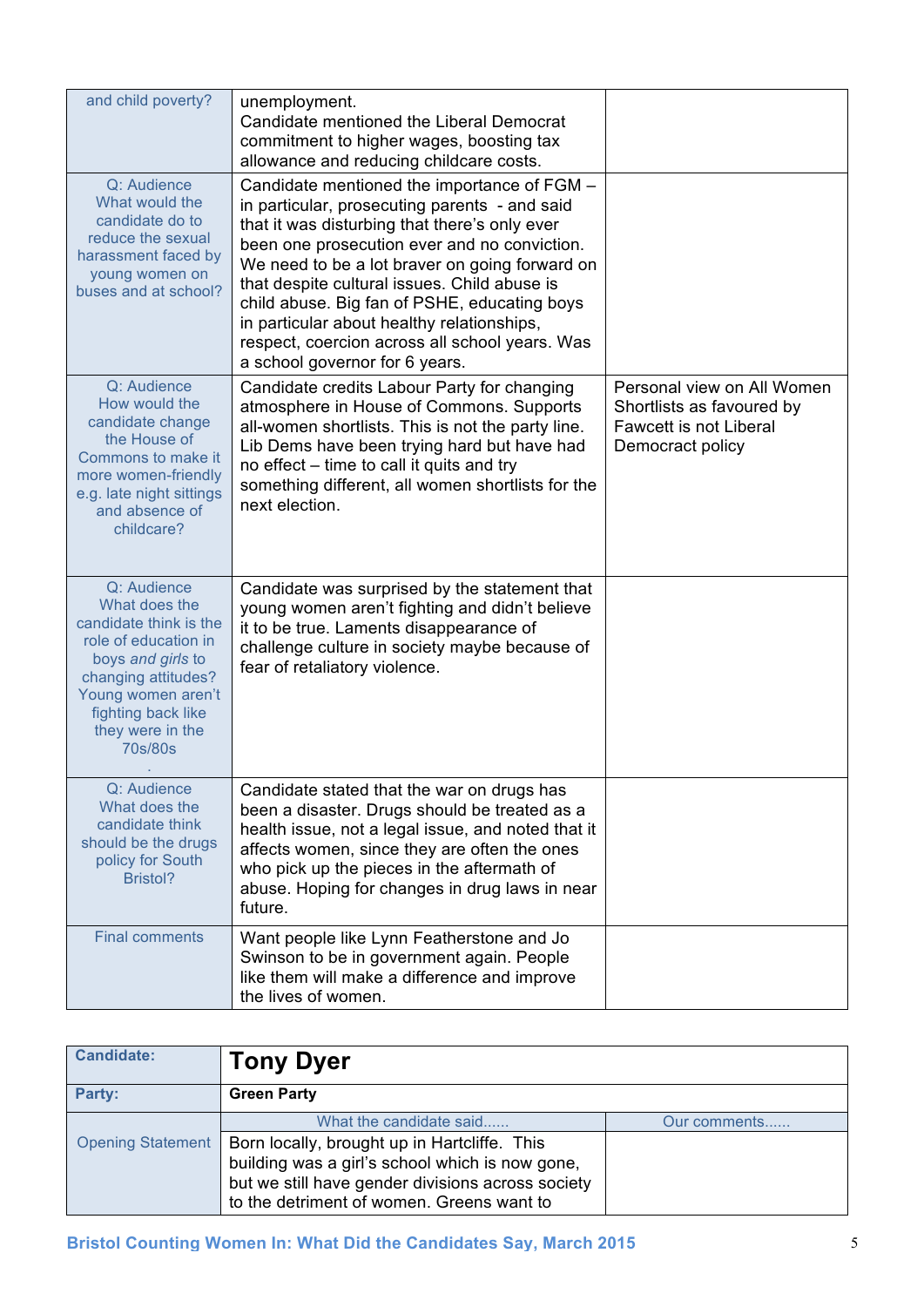| Q: Transport                                                                                                                                                                                                              | address some of the attacks particularly on<br>women who have suffered 75% of welfare cuts<br>and due to suffer even more as a result of the<br>budget announcement today. Most public<br>transport users are women, we plan to reduce<br>costs. We will increase council homes and we<br>will increase the minimum wage. We will<br>reinstate NHS as service free at point of use.<br>Candidate has serious doubts about Metrobus                                     |                                                                                                                                                                                                      |
|---------------------------------------------------------------------------------------------------------------------------------------------------------------------------------------------------------------------------|------------------------------------------------------------------------------------------------------------------------------------------------------------------------------------------------------------------------------------------------------------------------------------------------------------------------------------------------------------------------------------------------------------------------------------------------------------------------|------------------------------------------------------------------------------------------------------------------------------------------------------------------------------------------------------|
| What does the<br>candidate think<br>about the safety<br>issues associated<br>with the reduction<br>of pavement space<br>in the latest<br>Metrobus plans?                                                                  | and wants to halt the scheme until more<br>consultation has happened. Pavement being<br>lost in Bedminster too. We need to reduce bus<br>fares. Pointed out lack of women's input in<br>transport planning, designed by men for men.                                                                                                                                                                                                                                   |                                                                                                                                                                                                      |
| Q: Health<br>What would the<br>candidate do to<br>make it easier to<br>get GP<br>appointments in the<br>light of possible<br>local surgery<br>closures; what are<br>the healthcare<br>needs of women in<br>South Bristol? | A local GP had to close down recently and there<br>are others close to that situation. Funding gap is<br>supposed to be matched by efficiency savings -<br>fantasy economics.<br>Now we have a community hospital the bus<br>links are about to be cancelled.<br>Health issues certainly in candidate's family<br>concerning smoking and the local tobacco<br>industry.                                                                                                | Although women's health<br>issues were understood,<br>there were no clear plans<br>stated to address them.<br>Identified funding gap but<br>there was no clear plan<br>identified to narrow the gap. |
| Q: Economy<br>What does the<br>candidate think will<br>be the impact of<br>today's (18 March)<br>budget on women<br>and child poverty?                                                                                    | Candidate had some knowledge of the budget.<br>Noted the OBR and IFS predict huge cuts in<br>future with households with children suffering<br>most. Child poverty costs this country billions<br>and it makes every sense to reduce it.<br>Candidate wants to see ending child poverty as<br>a priority.                                                                                                                                                              |                                                                                                                                                                                                      |
| Q: Audience<br>What would the<br>candidate do to<br>reduce the sexual<br>harassment faced<br>by young women<br>on buses and at<br>school?                                                                                 | Agrees with TUSC spokesperson (who spoke<br>just before). Referenced the Ched Evans case<br>as signal that something is terribly wrong with<br>our society. Sexist role models like footballers,<br>Page 3, sex clubs, Hooters - objectify women<br>and we are fighting losing battle until we<br>address those issues. We must start with<br>mandatory PSHE in schools. Candidate<br>mentioned FGM and Bristol-based campaigns<br>against it as a credit to the city. | This was the first mention of<br>FGM from any of the<br>candidates.<br>Personal commitment to<br>mandatory PSHE                                                                                      |
| Q: Audience<br>How would the<br>candidate change<br>the House of<br>Commons to make<br>it more women-<br>friendly e.g. late                                                                                               | MPs seem to be more concerned about bars<br>than childcare facilities. Cannot bear to watch<br>Prime Minister's Questions, the atmosphere is<br>so offputting not just for women.                                                                                                                                                                                                                                                                                      |                                                                                                                                                                                                      |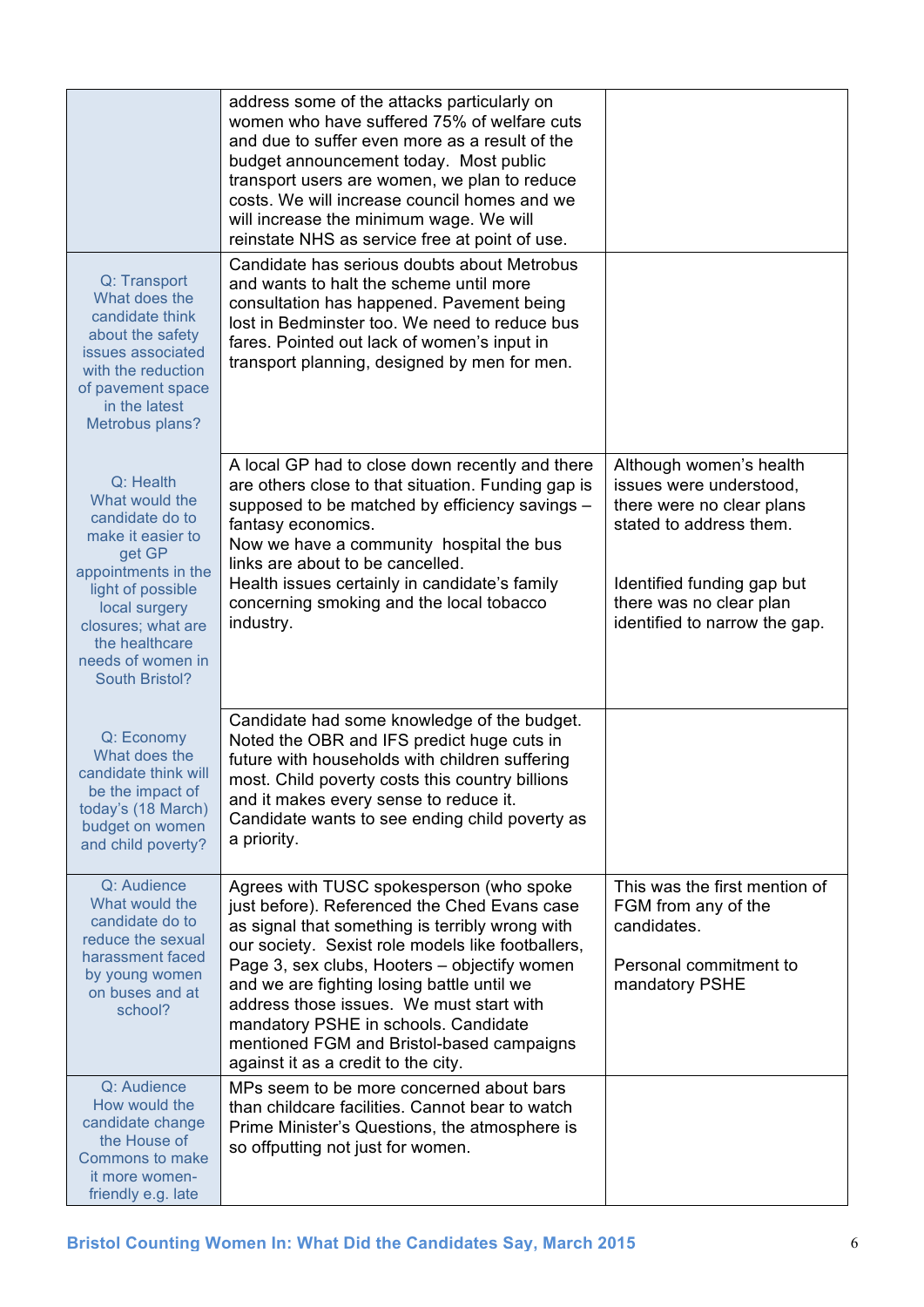| night sittings and<br>absence of<br>childcare?                                                                                                                                                           |                                                                                                                                                                                                                                                                                               |  |
|----------------------------------------------------------------------------------------------------------------------------------------------------------------------------------------------------------|-----------------------------------------------------------------------------------------------------------------------------------------------------------------------------------------------------------------------------------------------------------------------------------------------|--|
| Q: Audience<br>What does the<br>candidate think is<br>the role of<br>education in boys<br>and girls to<br>changing attitudes?<br>Young women<br>aren't fighting back<br>like they were in the<br>70s/80s | There is intensification of idea that girls are only<br>allowed pink toys and boys blue toys. Candidate<br>noted that the recent Green surge is<br>predominantly led by younger women.                                                                                                        |  |
| Q: Audience<br>What does the<br>candidate think<br>should be the drugs<br>policy for South<br>Bristol?                                                                                                   | Drugs should be treated as a health problem not<br>so much a criminal problem. Re poverty as a<br>cause - you won't find many people addicted to<br>cocaine in Hartcliffe or Filton – more the<br>Bullingdon Club. Women in sex trade also<br>addicted to drugs. Prison is not going to help. |  |
| <b>Final comments</b>                                                                                                                                                                                    | It's no good saying we cannot pay for stuff it we<br>desperately need it $-$ we need to find a way to<br>pay for health and all the public services we<br>need.                                                                                                                               |  |

| <b>Candidate:</b>             | <b>Isobel Grant</b>                                                                                                                                                                                                                                                                                                                                                                                                                                                                                                                                                                                                                                                                                                                                                                                                                                                                                                                      |                                                                                       |
|-------------------------------|------------------------------------------------------------------------------------------------------------------------------------------------------------------------------------------------------------------------------------------------------------------------------------------------------------------------------------------------------------------------------------------------------------------------------------------------------------------------------------------------------------------------------------------------------------------------------------------------------------------------------------------------------------------------------------------------------------------------------------------------------------------------------------------------------------------------------------------------------------------------------------------------------------------------------------------|---------------------------------------------------------------------------------------|
| Party:                        | <b>Conservatives</b>                                                                                                                                                                                                                                                                                                                                                                                                                                                                                                                                                                                                                                                                                                                                                                                                                                                                                                                     |                                                                                       |
|                               | What the candidate said                                                                                                                                                                                                                                                                                                                                                                                                                                                                                                                                                                                                                                                                                                                                                                                                                                                                                                                  | Our comments                                                                          |
| <b>Opening Statement</b>      | Candidate wants a system that protects &<br>supports the vulnerable but also helps those<br>who can to support themselves and make<br>decisions for themselves about what they &<br>families need. Candidate is an engineer in<br>profession that has even less women's<br>representation than politics $-5\%$ . Key choice<br>at this election is same for men and women,<br>between putting our national finances onto a<br>long term sustainable footing or the alternative<br>which candidate believes is chaos. We know<br>the vulnerable are most affected when there is<br>economic crash – women, the low paid, the<br>less skilled all suffer more. Would like you to<br>judge us on our record, making realistic<br>promises based on things we have achieved.<br>We've taken 1.5 million women out of tax. 12<br>million women pay less tax than in 2010.<br>Childcare for 2 year olds in low income families<br>is now free. | Referenced government policy                                                          |
| Q: Transport<br>What does the | Metrobus not perfect but generally needed. We<br>need to sort out consultation to make sure<br>measures such as lighting are part of it and                                                                                                                                                                                                                                                                                                                                                                                                                                                                                                                                                                                                                                                                                                                                                                                              | Candidate spoke last and<br>reiterated what the other<br>candidates had already said. |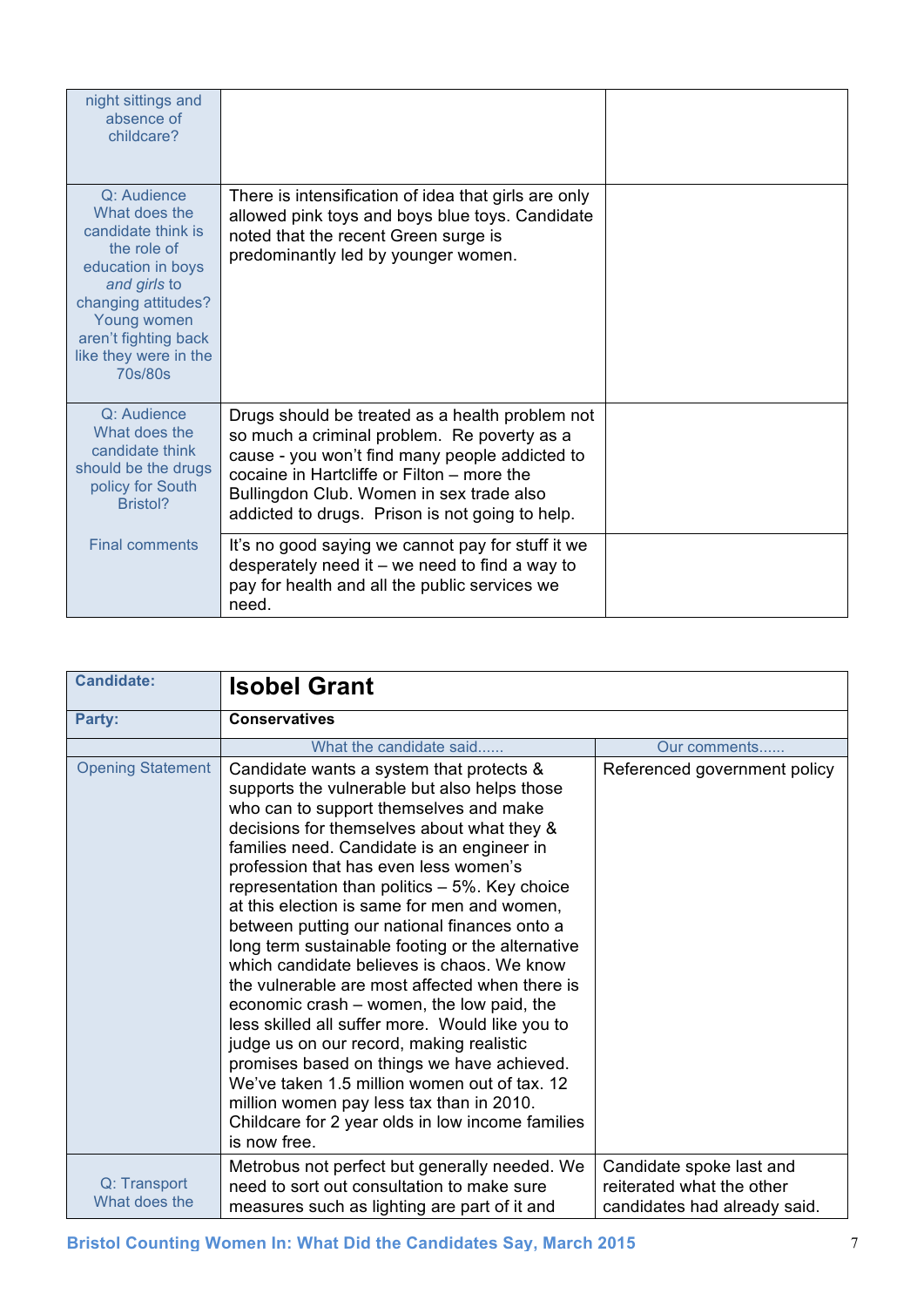| candidate think<br>about the safety<br>issues associated<br>with the reduction<br>of pavement space<br>in the latest<br>Metrobus plans?                                                                                   | paid for by Metrobus. Excited by some new<br>initiatives like Ashton Gate station, link road.<br>Strategic thing is to get Bristol able to think as<br>a metropolitan area and punch at its weight like<br>Manchester for coherent transport strategy.                                                                                                                                                                                                                                                                                 |                                                                       |
|---------------------------------------------------------------------------------------------------------------------------------------------------------------------------------------------------------------------------|----------------------------------------------------------------------------------------------------------------------------------------------------------------------------------------------------------------------------------------------------------------------------------------------------------------------------------------------------------------------------------------------------------------------------------------------------------------------------------------------------------------------------------------|-----------------------------------------------------------------------|
| Q: Health<br>What would the<br>candidate do to<br>make it easier to<br>get GP<br>appointments in the<br>light of possible<br>local surgery<br>closures; what are<br>the healthcare<br>needs of women in<br>South Bristol? | Candidate defended the Conservative's health<br>policy and said that there was no plan to<br>privatise; not attacking the NHS. Can we carry<br>on with the same NHS with increasing health<br>problems and ageing population – we are not<br>having a debate. Candidate's party like every<br>other backs NHS free at point of use. We have<br>a funding crisis, we need a debate, we need to<br>do things better. Acces to hospitals & services<br>in Bristol South is key. We've increased doctor<br>and nurse numbers by thousands. | Referenced government policy                                          |
| Q: Economy<br>What does the<br>candidate think will<br>be the impact of<br>today's (18 March)<br>budget on women<br>and child poverty?                                                                                    | Candidate had not had a chance to study the<br>budget.<br>If children are growing up in poverty this is<br>unacceptable.<br>Candidate argued that the percentage of child<br>poverty was a bad statistic - more children in<br>poverty in this country than in Bangladesh -<br>and cited better education as the solution to<br>make for fewer children lacking opportunities in<br>the future.                                                                                                                                        |                                                                       |
| Q: Audience<br>What would the<br>candidate do to<br>reduce the sexual<br>harassment faced<br>by young women<br>on buses and at<br>school?                                                                                 | Candidate said that sexual harassment which<br>is absolutely unaccepable is not a new thing<br>but now we can talk about it more. Access to<br>media and pornography objectifying young<br>women perpetuates the problem. We need to<br>have conversations in schools about women's<br>self worth and calling out behaviour before<br>PSHE or SRE. One must expect an increase<br>in reporting before a decrease in it happening.                                                                                                      |                                                                       |
| Q: Audience<br>How would the<br>candidate change<br>the House of<br>Commons to make<br>it more women-<br>friendly e.g. late<br>night sittings and<br>absence of<br>childcare?                                             | Completely allergic to macho culture. Culture<br>in House of Commons is unwelcoming to<br>women. We need to change it to get more<br>women attracted to being political<br>representatives, women aren't putting<br>themselves forward. All-women shortlists not<br>used in Bristol for Conservative selection and<br>only women candidates are running. We are<br>setting women up to fail if we don't change the<br>system first.                                                                                                    | Against all women shortlists                                          |
| Q: Audience<br>What does the<br>candidate think is<br>the role of<br>education in boys<br>and girls to                                                                                                                    | Sad that older women value their vote more<br>than younger people who tend not to vote.<br>There are many things still unequal especially<br>around the world. We have just got legislation<br>about revenge porn. We need to promote                                                                                                                                                                                                                                                                                                  | Muddled response. Seemed<br>surprised and unsure of how to<br>answer. |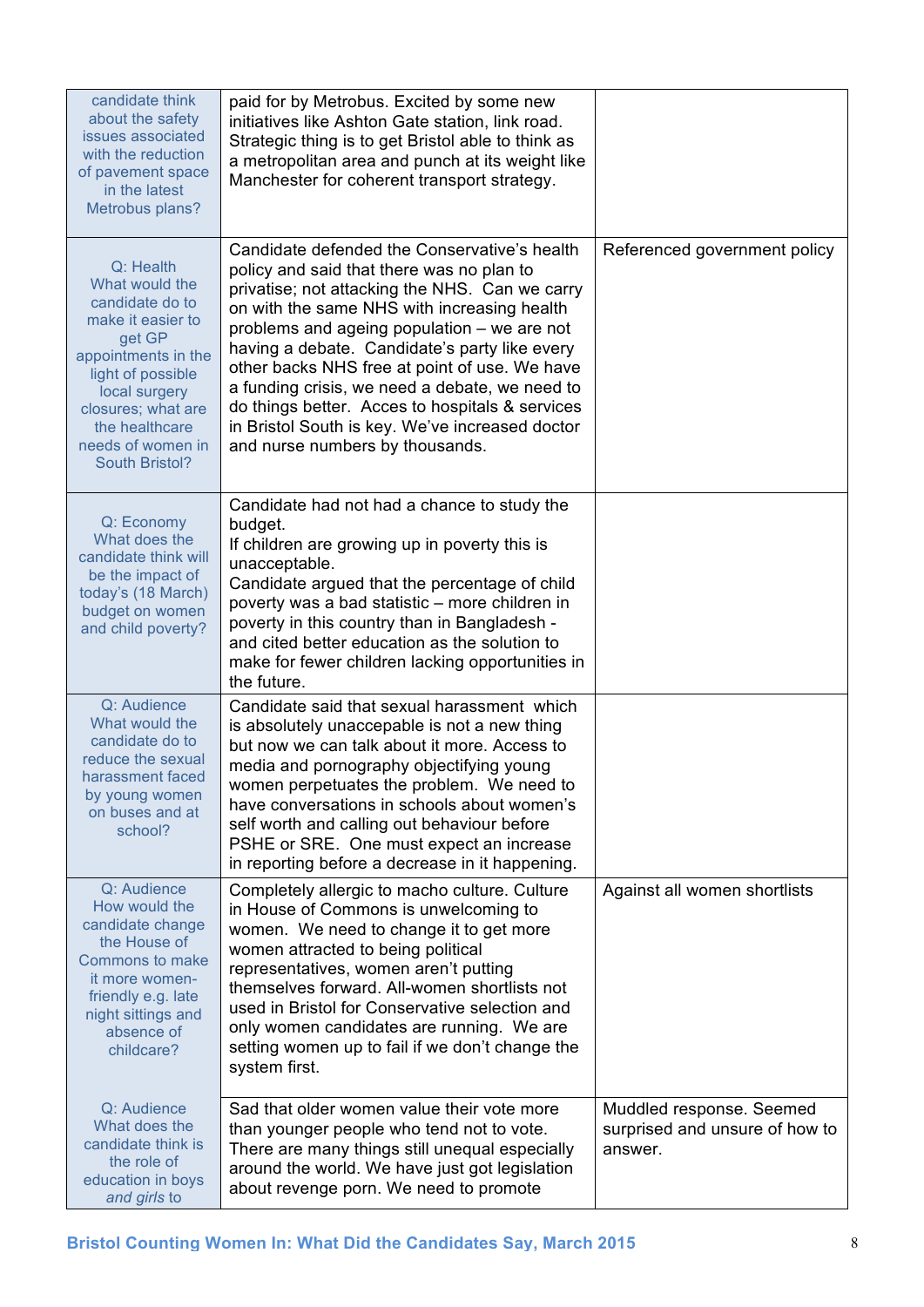| changing attitudes?<br>Young women<br>aren't fighting back<br>like they were in the<br>70s/80s         | positive body image for girls.                                                                                                                                                                                                                                                                                                                         |  |
|--------------------------------------------------------------------------------------------------------|--------------------------------------------------------------------------------------------------------------------------------------------------------------------------------------------------------------------------------------------------------------------------------------------------------------------------------------------------------|--|
| Q: Audience<br>What does the<br>candidate think<br>should be the drugs<br>policy for South<br>Bristol? | Legalisation of drug laws does nothing to stop<br>the causes of addiction: primarily poverty.<br>Only way to tackle hideous scourge of drugs is<br>to fight with the laws and give police more<br>power. Driver of drug abuse is often poverty.<br>It's about opportunity and enterprise and jobs.<br>Eradicating poverty should be a higher priority. |  |
| <b>Final comments</b>                                                                                  | Have learned a huge amount. We can't do any<br>of the things it would be nice to do or have<br>things it would be nice to have if we can't<br>afford them. We can't spend more than we<br>have, it's not fair on our children. First we have<br>to get our finances in order.                                                                          |  |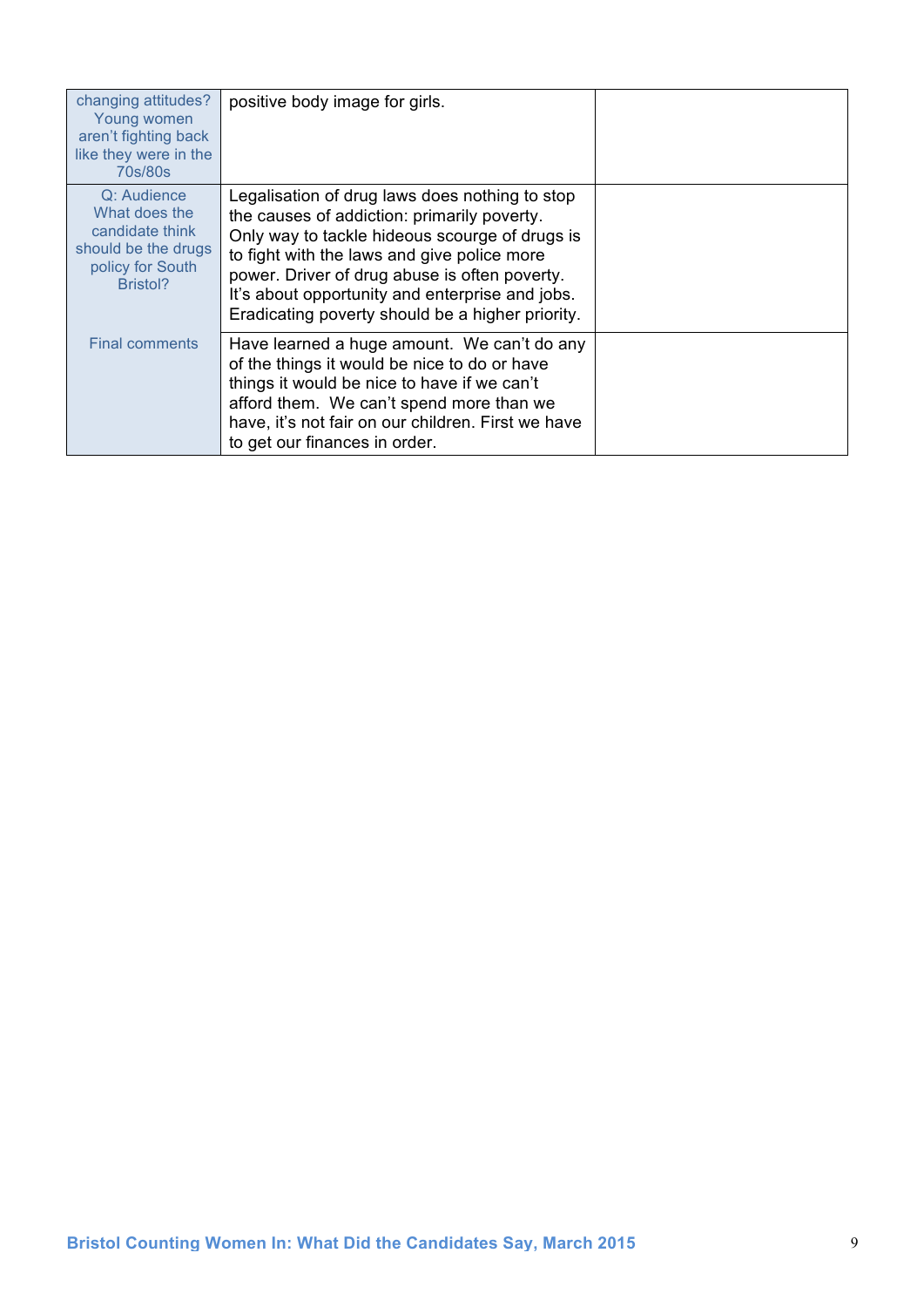# **Part three – those who sent a representative**

Representatives should only give a party overview and cannot represent the personal views of absent candidates.

| <b>Candidate:</b>                                                                                                                                                                                                         | Tom Baldwin (represented by Frankie Langland)                                                                                                                                                                                                                                                                                                                                                                                                                                  |                                                                                                   |
|---------------------------------------------------------------------------------------------------------------------------------------------------------------------------------------------------------------------------|--------------------------------------------------------------------------------------------------------------------------------------------------------------------------------------------------------------------------------------------------------------------------------------------------------------------------------------------------------------------------------------------------------------------------------------------------------------------------------|---------------------------------------------------------------------------------------------------|
| Party:                                                                                                                                                                                                                    | <b>TUSC (Trade Unionists and Socialists Against Cuts)</b>                                                                                                                                                                                                                                                                                                                                                                                                                      |                                                                                                   |
|                                                                                                                                                                                                                           | What the candidate said                                                                                                                                                                                                                                                                                                                                                                                                                                                        | Our comments                                                                                      |
| <b>Opening Statement</b>                                                                                                                                                                                                  | TUSC developed as a response to<br>austerity. Opposition to cuts. Believe 3<br>main parties offer the same and do not<br>challenge big business. Labour have<br>not challenged the cuts effectively. The<br>cuts have hit women hardest, women<br>more likely to claim benefits, universal<br>credit will afffect women more. Women<br>also affected more by extra<br>responsibility of care & childcare -<br>people are dying. The rich never richer,<br>the gap never wider. |                                                                                                   |
| Q: Transport<br>What does the<br>candidate think<br>about the safety<br>issues associated<br>with the reduction<br>of pavement space<br>in the latest<br>Metrobus plans?                                                  | We live in an old city. Any new work<br>that we do should be done with women<br>and all citizens in mind, maybe<br>consultation needs to happen again if<br>women are concerned for their safety.<br>Council subsidies are going to be<br>reduced - women use buses more than<br>men. Will cause issues for<br>employment, social isolation. Dayrider<br>price has gone up. Unreliability of public<br>transport also a safety issue for women.                                | Showed a good awareness of women's<br>issues regarding bus prices and routes.                     |
| Q: Health<br>What would the<br>candidate do to<br>make it easier to<br>get GP<br>appointments in the<br>light of possible<br>local surgery<br>closures; what are<br>the healthcare<br>needs of women in<br>South Bristol? | Cuts have shown how important NHS is<br>to women's health. Spokesperson<br>linked cuts to GPs/NHS to reduced<br>employment for women. Health and<br>Social Care Bill needs to be reversed.<br>Mentioned importance of sexual health.                                                                                                                                                                                                                                           | Candidate showed awareness of<br>younger women's health only in the<br>area.<br>Policy commitment |
| Q: Economy<br>What does the<br>candidate think will<br>be the impact of<br>today's (18 March)<br>budget on women<br>and child poverty?                                                                                    | There is an increased wealth gap and<br>austerity is not the answer.<br>The Conservatives, Lib Dems and<br>Labour have promised ongoing cuts<br>and these will continue to hit women<br>and children harder than men. 40%<br>wome and children in East and South<br>Bristol live in poverty. That people can<br>say these policies are still needed is                                                                                                                         |                                                                                                   |